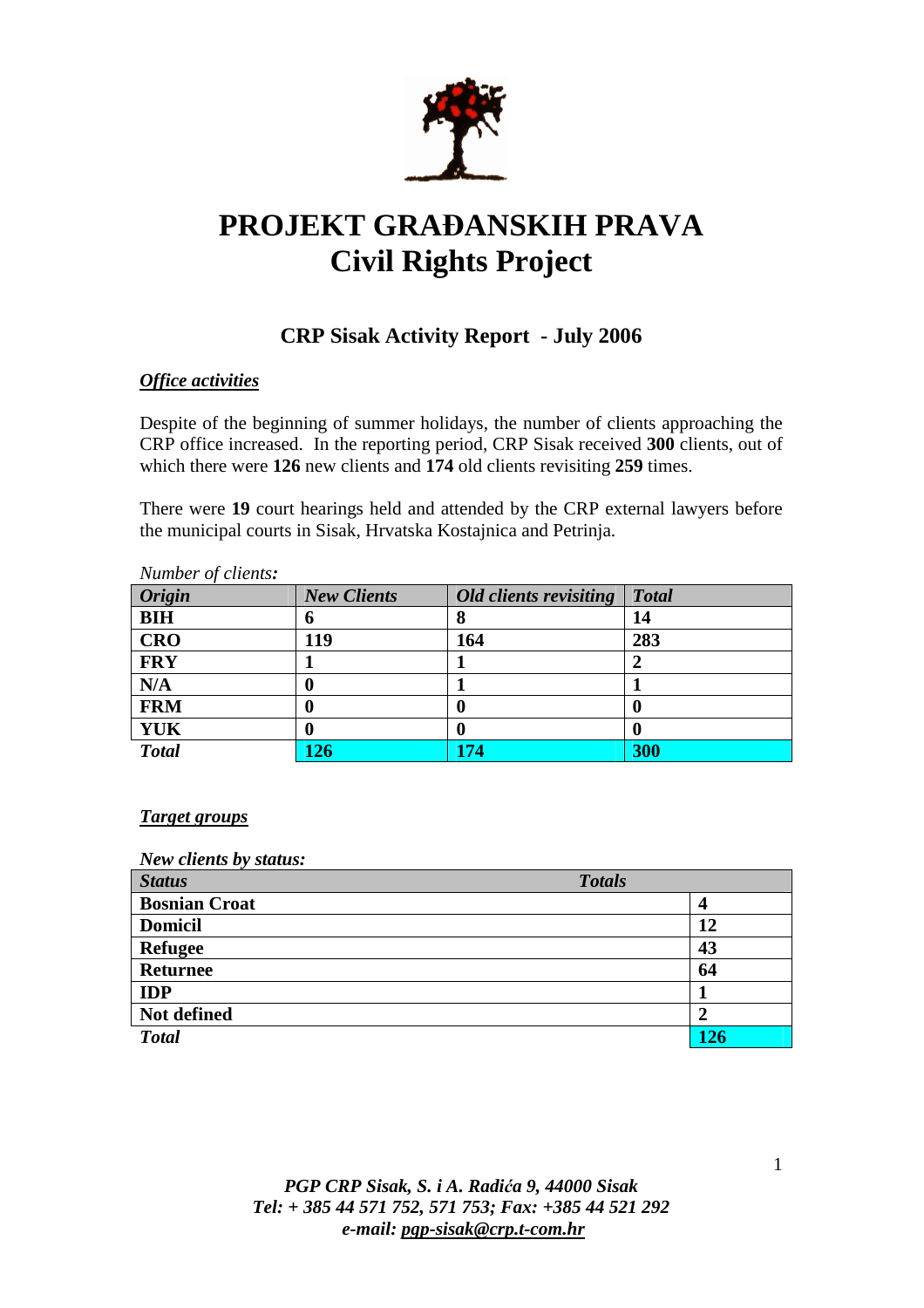*New clients by reception mode:* 

| Mode   | Totals |  |
|--------|--------|--|
| Office | 45     |  |
| Field  | 60     |  |
| Letter | ∠      |  |
| Total  |        |  |

The above numbers on reception mode show the importance of the CRP field offices in Hrvatska Kostajnica and Vojnić, as they show that many people in remote areas cannot (due to finances and old age) travel to Sisak and it is very convenient for them to go to field offices.

| <b>TYPE OF CASE</b>                    | <b>NUMBER OF EVENTS</b> |
|----------------------------------------|-------------------------|
| Citizenship                            | 16                      |
| Documents and status                   | 95                      |
| Labour                                 | 10                      |
| Ownership                              | 174                     |
| Other                                  | 22                      |
| Pension and health and social security | 35                      |
| Tenancy rights                         | 22                      |
| <b>TOTAL</b>                           | 374                     |

#### **LEGAL ASSISTANCE**

| Appeals/complaints        | 15  |
|---------------------------|-----|
| Constitutional complaints | 2   |
| Letters                   | 74  |
| Lawsuits                  | 10  |
| Administrative lawsuits   | 5   |
| Submissions               | 69  |
| European Court Lawsuit    |     |
| Administrative request    | 22  |
| Legal counselling         | 75  |
| Quick advises             | 105 |
| <b>TOTAL</b>              | 377 |

#### *Legal issues*

The legal issues that CRP has been dealing with remain the same, as it can be seen in the table above (type of case.) Also, the problems related to cases remain the same: lengthy proceedings, postponing of court hearings, favouring of temporary users over the owners, not encouraging the return of refugees, etc.

> *PGP CRP Sisak, S. i A. Radi*ć*a 9, 44000 Sisak Tel: + 385 44 571 752, 571 753; Fax: +385 44 521 292 e-mail: pgp-sisak@crp.t-com.hr*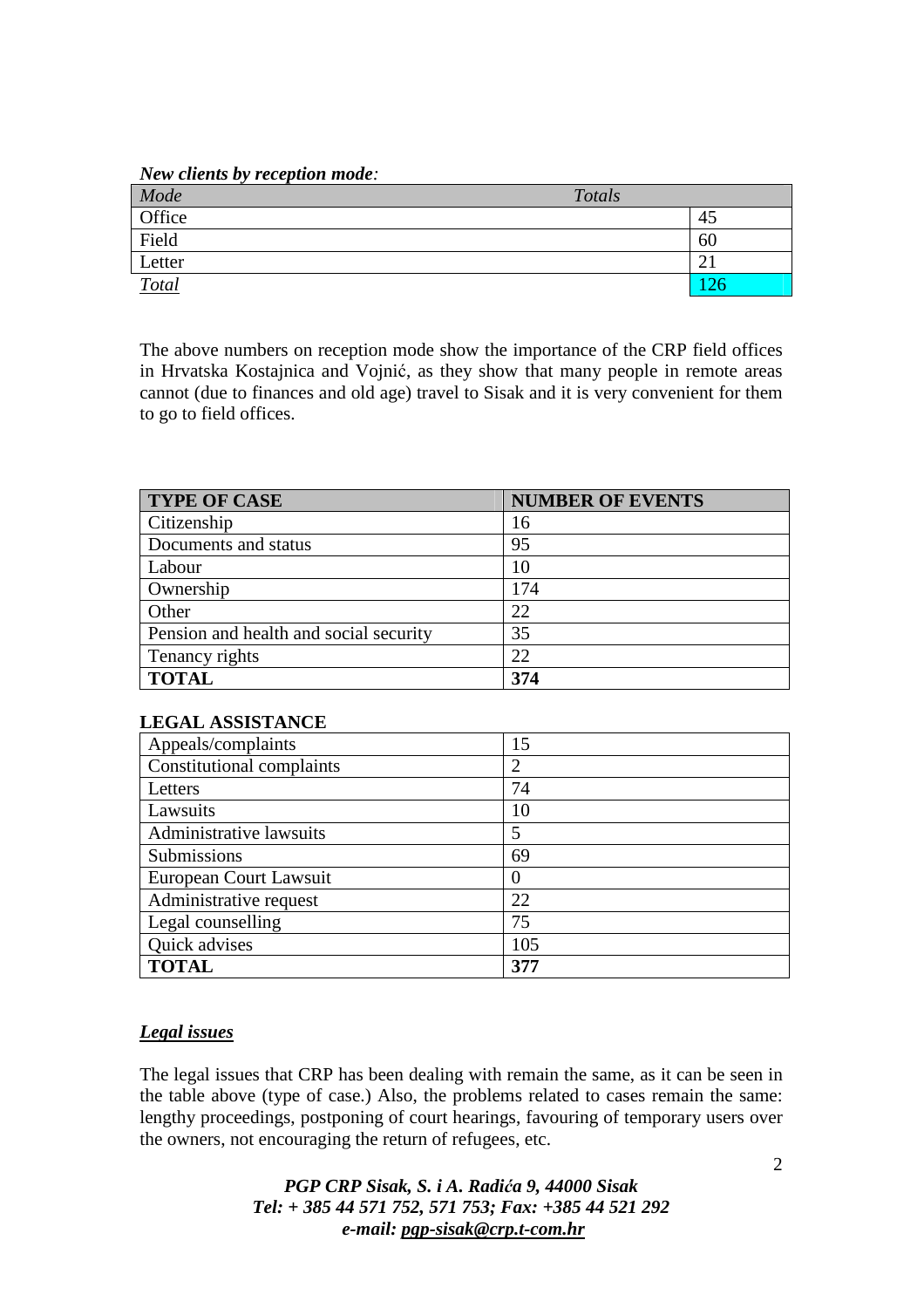#### **CRP shall herewith report on the most difficult issue, which is compensation for damage caused by terrorist acts and by the Croatian military and police forces members during the Homeland war.**

A high number of clients have been approaching CRP for legal aid regarding the above mentioned issue. Most of them decided not to initiate court proceedings, as they were warned by CRP about the negative practice that resulted in payment of enormous legal costs. But to those who ignored the warnings and who trust in legal state and justice, CRP has been proving legal assistance and in-court representation.

 In these cases, the period in which the damage were caused is mainly beginning of war in 1991 and at the end of war in 1995. The damage was caused within the territory of the Republic of Croatia, under the Croatian authorities jurisdiction and it was caused by murders, imprisonment, beating up, mining, putting buildings on fire, etc. The relevant bodies, mainly military police, did not do anything to prevent causing of damage, but they were oftenly involved.

According to the Law on Obligations (Article 180) that was valid at that time, the state, whose bodies were obliged to prevent causing of damage, was responsible for such damage. During the war period 1991-1995, this was not a big issue, which it became after the war, when the refugee return process started. The reaction of the state was irresponsible, both morally and legally. Though Croatia had a mechanism to protect the people and property, they did not, and also, though Croatia had an obligation to process the perpetrators, they did not do it. And finally, Croatia did not want to compensate for damage.

The Law on Amendments to the Law on Obligations was brought and came into the force on 2 February 1996. The Article 2 of the mentioned law determined that the proceedings for compensation for damage initiated on the basis of the Article 180 should be suspended till the new regulations are made. New regulations, the Law on responsibility for damage caused by terrorist acts and public demonstration, Law on responsibility of the RoC for damage caused by members of Croatian military and police forces during the Homeland war from 17 August 1990 to 30 June 1996 and Law on responsibility of the RoC for damage caused in former Yugoslavia and for which the former Yugoslavia was responsible, came into force on 31 July 2003.

Therefore, in the period from 2 February 1996 to 31 July 2003, such compensation cases were not proceeded. This time passing probably had effects.

Therefore, it took long time to have new law regulations and finally they do not follow the basic principle of right to compensation for damage from the Article 154 of the old law and Article 1045 of the new Law on obligations, especially the parts on objective responsibility. These regulations limit very much the right to compensation for damage.

Also, the compensation for damage caused by terrorist acts, which resulted in death and bodily injuries, is limited to HRK 350.000 (less than EUR 50.000), while the material damage is referred to the Law on reconstruction, which is not in line with institute of responsibility for damage and based on which, most of clients cannot get any compensation.

> *PGP CRP Sisak, S. i A. Radi*ć*a 9, 44000 Sisak Tel: + 385 44 571 752, 571 753; Fax: +385 44 521 292 e-mail: pgp-sisak@crp.t-com.hr*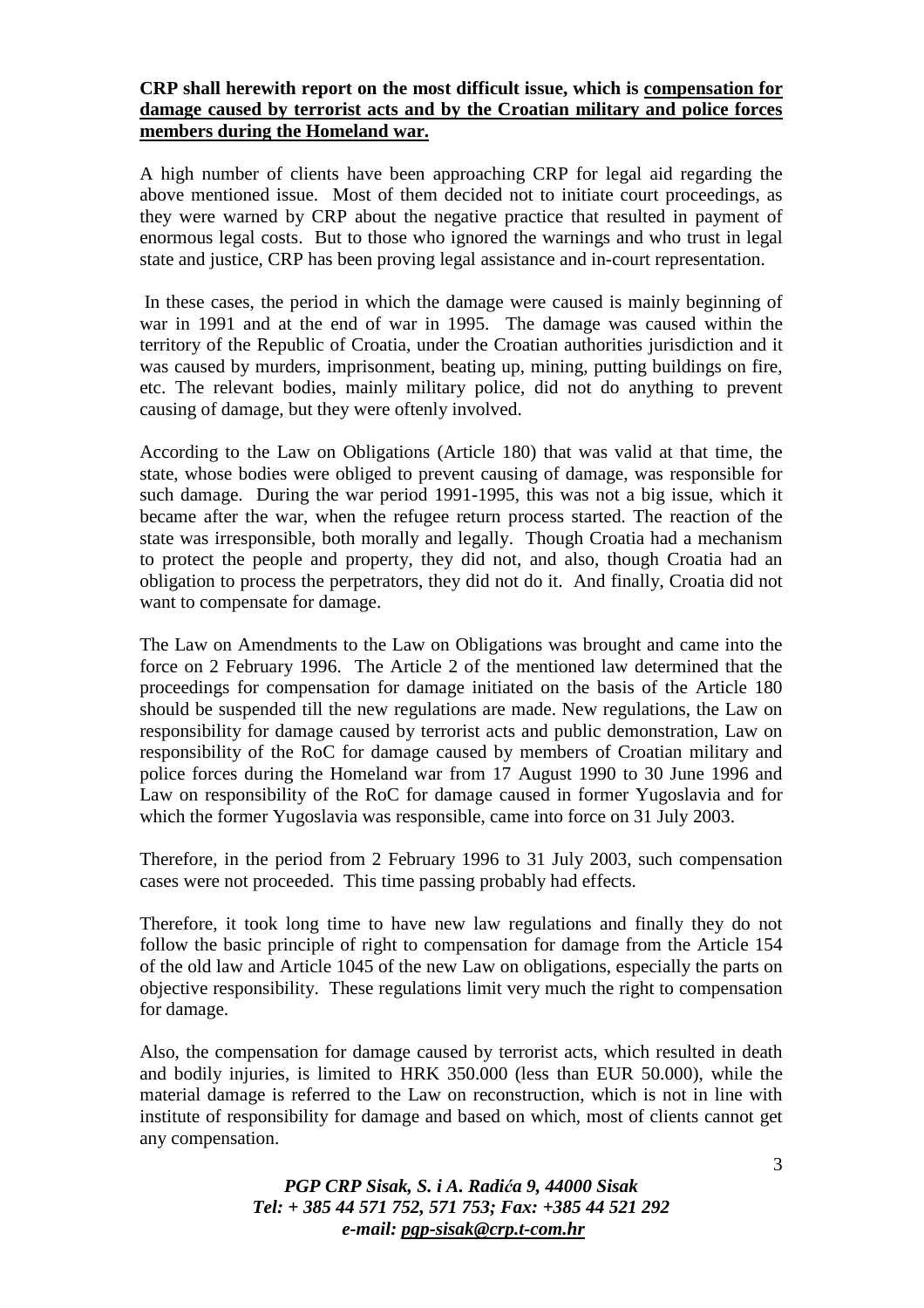Regarding the damage caused by the Croatian military and police, the RoC would only compensate it if it is proved that it was not war damage.

Considering all the above mentioned, it is very difficult to handle such cases. However, CRP has been dealing with around **10** such cases, among which there are following cases:

Ms. A.M. (CRP case No. 809) lost her husband on 2 September 1991. He was arrested in Sisak in front of a coffee bar, together with two other persons that were JNA soldiers and who survived, by the Croatian military and police members. On 16 July 2004, the client approached the State Attorney's Office (SAO) claiming the compensation from the RoC out of court. On 17 January 2005, the SAO rejected her request stating "that there were no basis for responsibility of the RoC in accordance with the Article 1 and 9 of the Law on responsibility for damage caused by terrorist acts and public demonstrations." This answer is very hypocritical, because the client did not refer to any law, and it is obvious that the Law on responsibility for damage caused by the military and police members and the valid law at the time when the damage was caused should be referred to.

Mr. P.P. (CRP case No. 7459) at the beginning of war gave his weekend house, located at the confrontation line, to the Croatian Army to use it. The Ministry of Defence issued a certificate to the owner, confirming that the house was used by the Army in the period from 1991 to 1995, and also the colonel, who was commanding the Unit located in the house, gave a written statement to the owner on the damage caused to the house. The house is estimated to be  $4<sup>th</sup>$  category of damage. Following the owner's request for compensation, the SAO rejected the request. The explanation is that it is war damage for which the RoC is not responsible and the Law on reconstruction cannot be applied, because it was weekend house and the owner did not have residence registered there. CRP filed a lawsuit.

Ms. D.S. (CRP case No. 7261) approached CRP for legal assistance regarding compensation for death of her 32 years old son who was killed on 16 November 1991 in his house by the three Croatian military members. CRP wrote to the SAO for out of court settlement, but they rejected the request and replied that, besides the statute of limitation, there was no responsibility of the RoC, as there is no evidence that the Croatian military members would be responsible for the death. The client is still considering either to file a lawsuit.

In the area covered by the County court in Sisak, there is no case in which the lawsuit was adopted. Therefore, the responsibility of the RoC was never established, i.e. compensation was never paid. Even further, the RoC claims and gets very high legal fees paid by its citizens, who were already damaged. There are many examples of this terible practice where the legal costs amount to more than EUR 10.000.

#### *Other activities*

On 7 July 2006, the Legal Sub-group met and discussed the old foreign currency saving that were not paid to clients by former Yugoslav banks.

> *PGP CRP Sisak, S. i A. Radi*ć*a 9, 44000 Sisak Tel: + 385 44 571 752, 571 753; Fax: +385 44 521 292 e-mail: pgp-sisak@crp.t-com.hr*